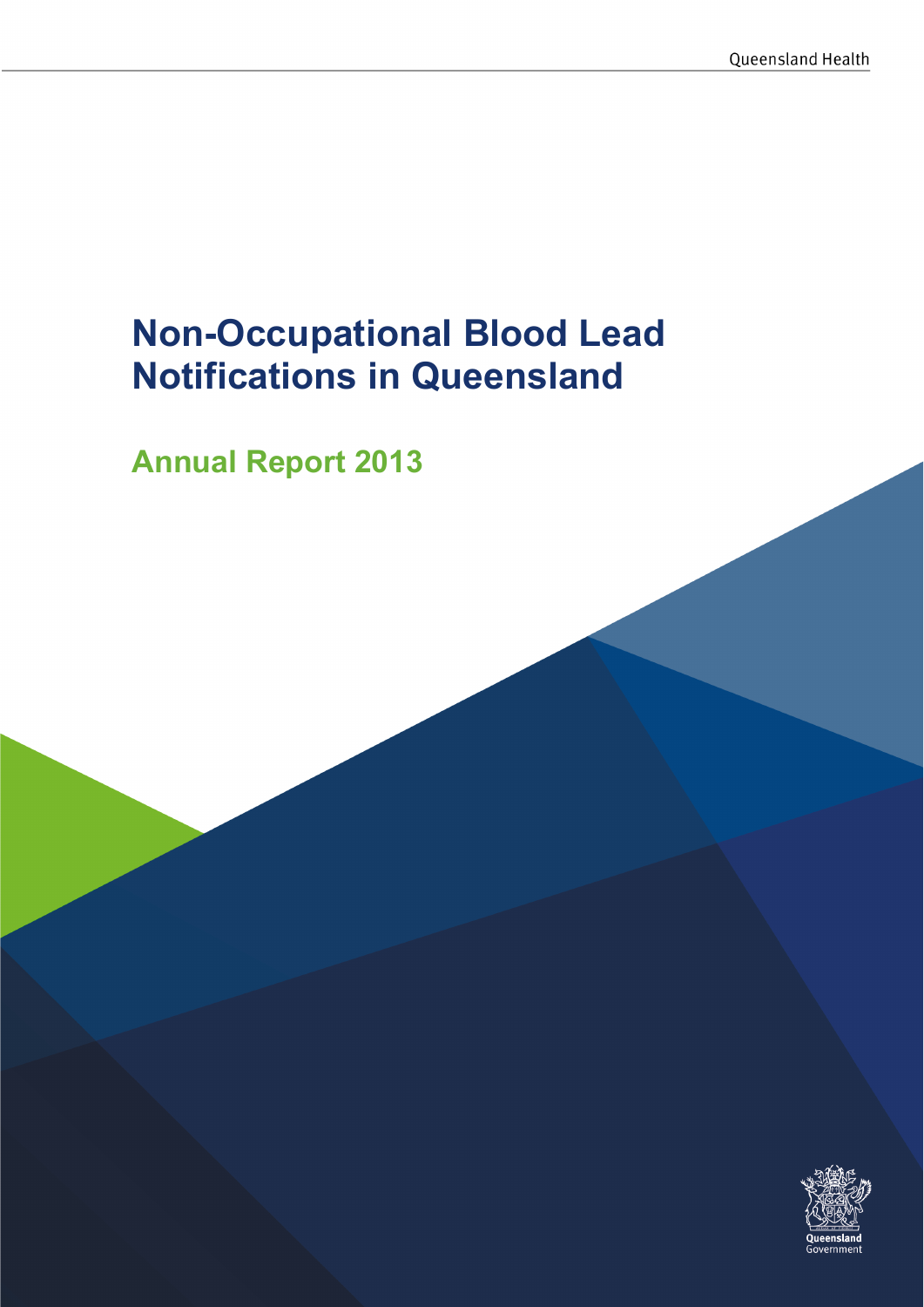#### Non-occupational blood lead notifications in Queensland 2013

Published by the State of Queensland (Queensland Health), 2018



This document is licensed under a Creative Commons Attribution 3.0 Australia licence. To view a copy of this licence, visit creativecommons.org/licenses/by/3.0/au

© State of Queensland (Queensland Health) 2018

You are free to copy, communicate and adapt the work, as long as you attribute the State of Queensland (Queensland Health).

For more information contact:

Health Protection Branch, Department of Health, GPO Box 48, Brisbane QLD 4001, email edhpu@health.qld.gov.au, phone 07 3328 9310.

An electronic version of this document is available at https://www.health.qld.gov.au/research-reports/reports/environmental-health

#### Disclaimer:

The content presented in this publication is distributed by the Queensland Government as an information source only. The State of Queensland makes no statements, representations or warranties about the accuracy, completeness or reliability of any information contained in this publication. The State of Queensland disclaims all responsibility and all liability (including without limitation for liability in negligence) for all expenses, losses, damages and costs you might incur as a result of the information being inaccurate or incomplete in any way, and for any reason reliance was placed on such information.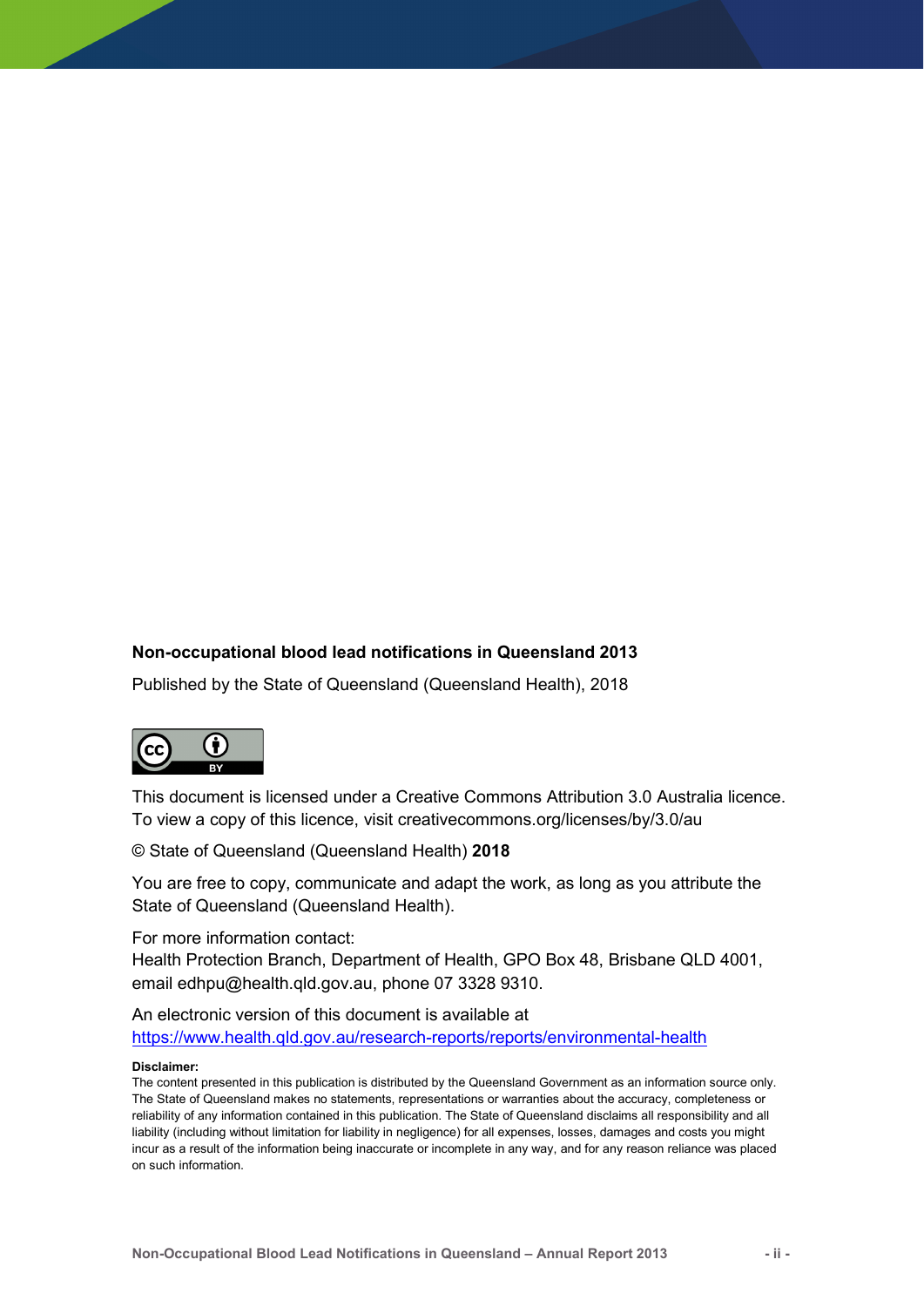## **Contents**

# Figures

| Figure 1 Number of non-occupational elevated blood lead notifications by sex |     |
|------------------------------------------------------------------------------|-----|
| Figure 2 Median and maximum non-occupational elevated blood lead             |     |
| Figure 3 Number of non-occupational elevated blood lead notifications by     | - 5 |

# **Tables**

| Table 1 | Demographic characteristics of people with non-occupational        |   |
|---------|--------------------------------------------------------------------|---|
| Table 2 | Non-occupational cases with elevated blood lead levels by Hospital |   |
| Table 3 |                                                                    |   |
| Table 4 | Non-occupational cases with elevated blood lead levels by Hospital | 5 |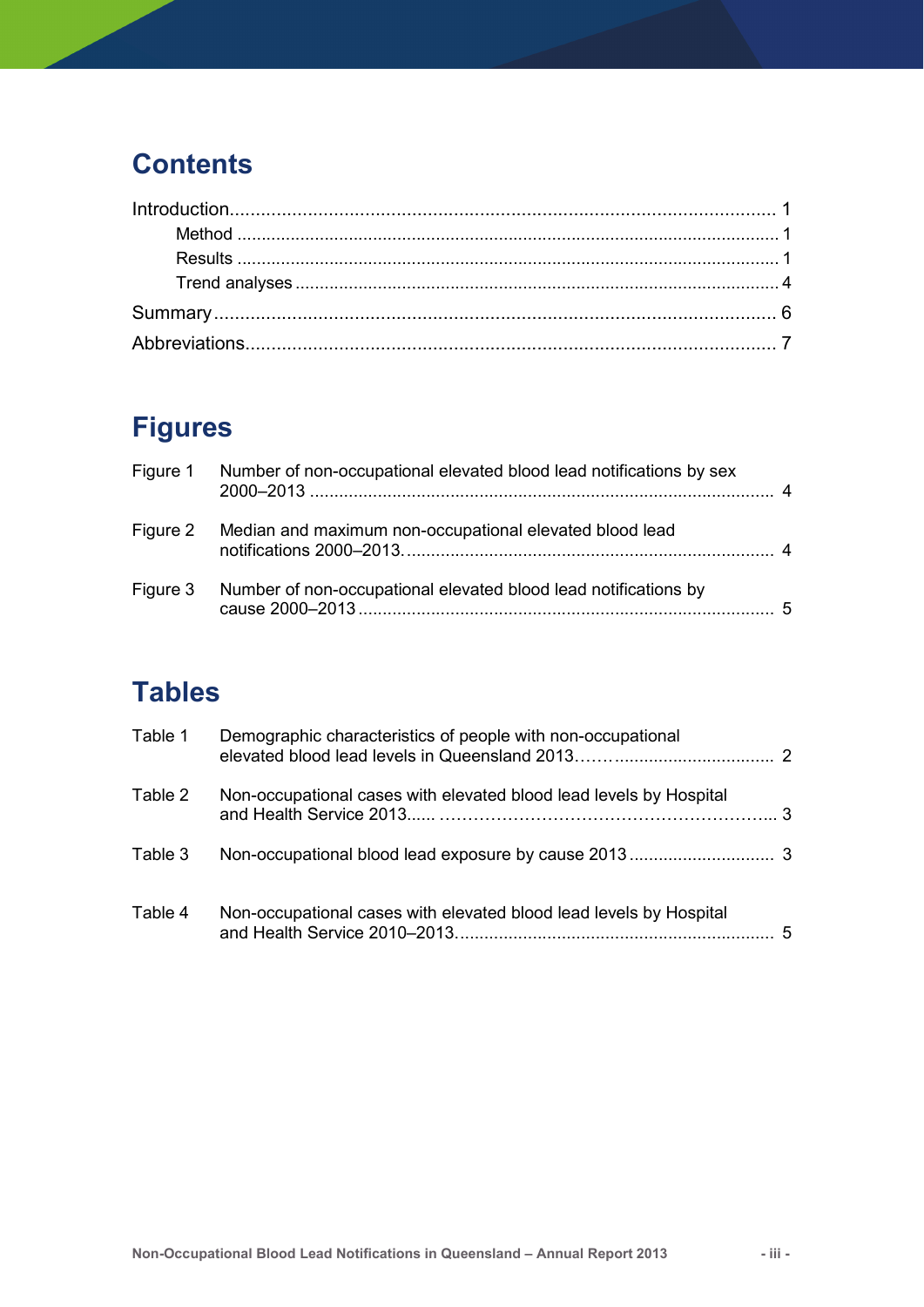### Introduction

In Queensland, lead exposure resulting in a blood lead level (BLL) of 10 micrograms per decilitre (μg/dL) (0.48 micromoles per litre (μmol/L)) or greater is a notifiable condition and required to be notified by laboratories under the Queensland Public Health Act 2005 and the Public Health Regulation 2005. The notifiable BLL has been revised over time based on ongoing scientific research and recommendations by the National Health and Medical Research Council (NHMRC). Prior to 2009, the notifiable level was 15 µg/dL (0.73 µmol/L) or greater.

All notifiable conditions, including lead exposure, are held on a register known as the NOCS (Notifiable Conditions System). Once the notification is received, an investigation is undertaken by the Public Health Unit to determine the most likely lead exposure source and advice is provided to the individual to manage lead health risks and eliminate or reduce future lead exposure.

This report focuses on non-occupational blood lead notifications recorded in 2013.

### Method

Data were extracted from the NOCS on 20 November 2017 for all cases of elevated blood lead notified between 1 January 2000 to 31 December 2013. Data from previous reports have been revised based on up-dated information. Descriptive analyses were performed using Stata, version 14.1 (StataCorp, College Station, TX, USA) and Microsoft Excel<sup>TM</sup>. Cases were assigned to a geographic Hospital and Health Services (HHS) area based on their residential address at the time of diagnosis. This report describes elevated BLLs (notifiable level - ≥ 5µg/dL) in Queensland in 2013, including the demographic profile, cause of lead exposure and location. Notifications in 2013 were compared to 2000–2012 notifications to examine trends over time. It should be noted that notifiable blood lead level was reduced during this period.

NOCS does not contain information on the total number of blood lead tests undertaken each year. An elevated BLL notification remains valid for 12 months and elevated blood lead results for the same individual within the 12-month period are not considered a new notification. An individual's highest BLL notification per individual is used in the data analysis. Children aged less than five years of age are at increased risk of lead exposure and these notifications are highlighted throughout the report. Notifications reported by interstate and overseas residents have been excluded.

### Results

In 2013, the total number of non-occupational notifications reported to Queensland Health was 71. Of these there were:

- 64 non-occupational:
- seven undetermined cases.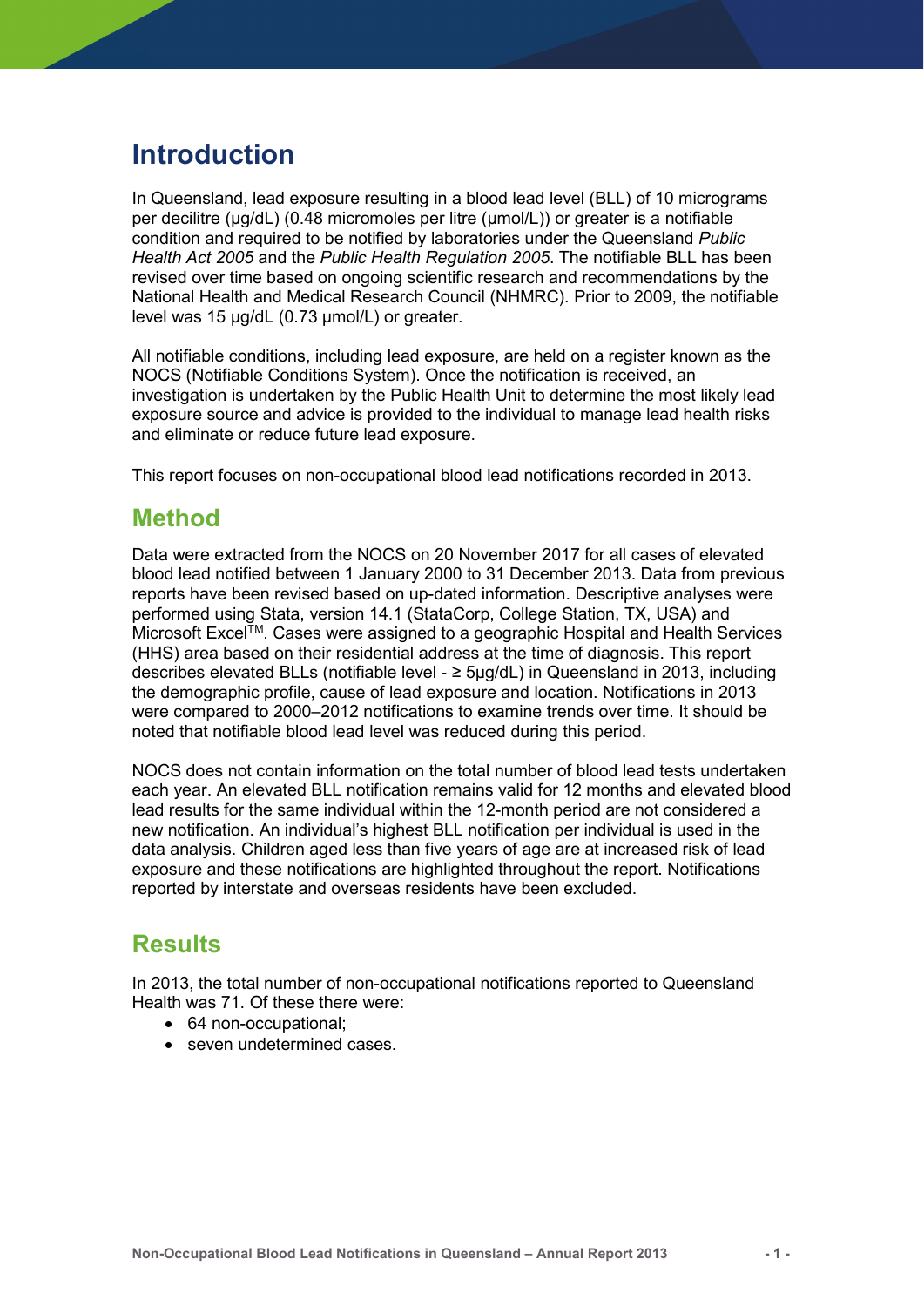| The demographic characteristics of people with elevated BLLs in Queensland in 2013 |          |                |                |
|------------------------------------------------------------------------------------|----------|----------------|----------------|
|                                                                                    |          |                |                |
|                                                                                    |          |                |                |
|                                                                                    |          |                |                |
|                                                                                    |          |                |                |
| are displayed in Table 1.                                                          |          |                |                |
|                                                                                    |          |                |                |
|                                                                                    |          |                |                |
| Table 1: Demographic characteristics of people with non-occupational elevated      |          |                |                |
| blood lead levels in Queensland 2013                                               |          |                |                |
|                                                                                    |          |                |                |
|                                                                                    |          | Median blood   | Max blood      |
| Characteristic                                                                     | Total    | lead level     | lead level     |
|                                                                                    |          | µg/dL (µmol/L) | µg/dL (µmol/L) |
|                                                                                    |          |                |                |
|                                                                                    |          |                |                |
| Number                                                                             | 64       | 15.3(0.74)     | 52.8 (2.55)    |
| Sex                                                                                |          |                |                |
| Male                                                                               | 52 (81%) | 14.7(0.71)     | 52.8(2.55)     |
| Female                                                                             | 12 (19%) | 16.8(0.81)     | 35.0 (1.69)    |
| Age group (years)                                                                  |          |                |                |
|                                                                                    |          |                |                |
| $5$                                                                                | 7(11%)   | 16.2(0.78)     | 35.0 (1.69)    |
| $\geq 5$                                                                           | 57 (89%) | 14.91 (0.72)   | 52.81 (2.55)   |
| Indigneous status                                                                  |          |                |                |
| Non-Indigenous                                                                     | 15 (23%) | 14.1(0.68)     | 44.3 (2.14)    |
| Indigenous                                                                         | 5(8%)    | 12.0(0.58)     | 18.4 (0.89)    |

#### Table 1: Demographic characteristics of people with non-occupational elevated blood lead levels in Queensland 2013

Of the non-occupational exposures, the median age was 46 years (range 1–76 years) and the proportion was higher for males (81%). The cause of the maximum BLL was attributed to the making of lead objects, for example lead sinkers and lead toy soldiers. Seven children aged less than five years were identified as having an elevated BLL in 2013.

Of the 64 notifications, 44 (69%) did not have Indigenous status stated. There were seven reported notifications where the source was undetermined<sup>1</sup> following investigation.

#### Notifiable blood lead levels by Hospital and Health Service

There are 15 HHSs in Queensland. The highest number of notifications reported were from West Moreton HHS (19%), followed by Wide Bay (17%), Sunshine Coast (14%) and Metro South (13%).

Non-occupational elevated BLL notifications by HHS are described in Table 2.

Non-Occupational Blood Lead Notifications in Queensland – Annual Report 2013 - 2 -

-

 $1$  An undetermined exposure (probable) is where the exact cause of the exposure is not able to be definitively determined.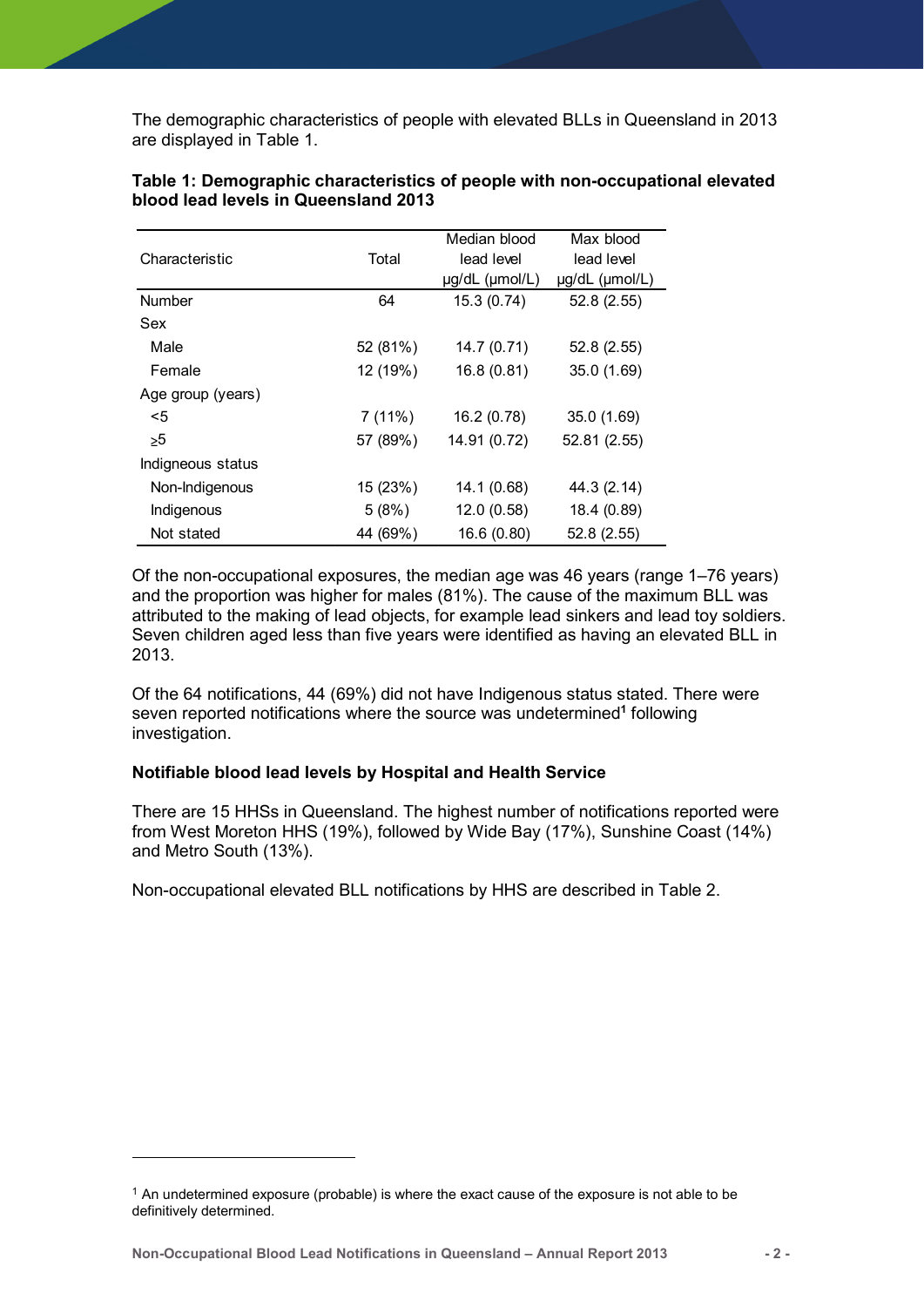| Table 2: Non-occupational cases with elevated blood lead level by Hospital and |                          |                        |                     |  |  |  |
|--------------------------------------------------------------------------------|--------------------------|------------------------|---------------------|--|--|--|
| <b>Health Service 2013</b>                                                     |                          |                        |                     |  |  |  |
|                                                                                |                          |                        |                     |  |  |  |
|                                                                                | No. (%)* notifications   |                        |                     |  |  |  |
| <b>Hospital and Health Service</b>                                             | All years (%)*           | $<$ 5 years (%)        | $\geq$ 5 years (%)  |  |  |  |
| Cairns and Hinterland                                                          | 2(3%)                    |                        | 2(4%)               |  |  |  |
| Central Queensland                                                             | $\overline{\phantom{0}}$ |                        |                     |  |  |  |
| Central West                                                                   |                          |                        |                     |  |  |  |
| Darling Downs                                                                  | 2(3%)                    |                        | 2(4%)               |  |  |  |
| <b>Gold Coast</b>                                                              | 7 (11%)                  |                        | 7 (12%)             |  |  |  |
| Mackay                                                                         | 3(5%)                    | 1(14%)                 | 2(4%)               |  |  |  |
| Metro North                                                                    | 4(6%)                    |                        | 4(7%)               |  |  |  |
| Metro South                                                                    | 8 (13%)                  |                        | 8(14%)              |  |  |  |
| North West                                                                     | 3(5%)                    | 2 (29%)                | $1(2\%)$            |  |  |  |
| South West                                                                     |                          |                        |                     |  |  |  |
| Sunshine Coast                                                                 | 9(14%)                   |                        | 9(16%)              |  |  |  |
| Torres and Cape                                                                |                          |                        |                     |  |  |  |
| Townsville                                                                     | 3(5%)                    |                        | 3(5%)               |  |  |  |
| West Moreton                                                                   | 12 (19%)                 | 2(29%)                 | 10 (18%)            |  |  |  |
| Wide Bay                                                                       | 11 (17%)                 | 2(29%)                 | 9(16%)              |  |  |  |
| Total                                                                          | 64                       | 7                      | 57                  |  |  |  |
| * Percentages may not add up to 100% because of rounding.                      |                          |                        |                     |  |  |  |
|                                                                                |                          |                        |                     |  |  |  |
| Notifiable blood lead levels by cause                                          |                          |                        |                     |  |  |  |
|                                                                                |                          |                        |                     |  |  |  |
| Table 3: Non-occupational lead exposure by cause 2013                          |                          |                        |                     |  |  |  |
|                                                                                |                          |                        |                     |  |  |  |
| Cause                                                                          |                          | No. (%)* notifications |                     |  |  |  |
|                                                                                | All years (%)            | <5 years (%)           | $\geq$ 5 years (%)  |  |  |  |
| Exposure at indoor/outdoor rifle range                                         | 13 (20%)                 |                        | 13 (23%)            |  |  |  |
| Lead-based paint from structures (e.g. boat, bridge)                           | 4(6%)                    | 1(14%)                 | 3(5%)               |  |  |  |
| Removal lead-based paint from domestic environment                             | 25 (39%)                 | 2(29%)                 | 23 (40%)            |  |  |  |
| Making of lead sinkers, toy soldiers etc.                                      | 6(9%)                    |                        | 6(11%)              |  |  |  |
|                                                                                | 3(5%)                    | 2(29%)                 | $1(2\%)$            |  |  |  |
| Mount Isa resident (general non-specific lead exposure)                        |                          |                        |                     |  |  |  |
| Skin penetration lead object<br>Load modicinos                                 | $1(2\%)$<br>1/20(1)      |                        | $1(2\%)$<br>1/20(1) |  |  |  |

#### Notifiable blood lead levels by cause

#### Table 3: Non-occupational lead exposure by cause 2013

| North West                                                                                     |                        |                 |                |  |  |  |
|------------------------------------------------------------------------------------------------|------------------------|-----------------|----------------|--|--|--|
|                                                                                                | 3(5%)                  | 2(29%)          | $1(2\%)$       |  |  |  |
| South West                                                                                     |                        |                 |                |  |  |  |
| <b>Sunshine Coast</b>                                                                          | 9(14%)                 |                 | 9(16%)         |  |  |  |
| Torres and Cape                                                                                |                        |                 |                |  |  |  |
| Townsville                                                                                     | 3(5%)                  |                 | 3(5%)          |  |  |  |
| <b>West Moreton</b>                                                                            | 12 (19%)               | 2(29%)          | 10 (18%)       |  |  |  |
| Wide Bay                                                                                       | 11 (17%)               | 2 (29%)         | 9(16%)         |  |  |  |
| Total                                                                                          | 64                     | $\overline{7}$  | 57             |  |  |  |
| Notifiable blood lead levels by cause<br>Table 3: Non-occupational lead exposure by cause 2013 |                        |                 |                |  |  |  |
|                                                                                                | No. (%)* notifications |                 |                |  |  |  |
| Cause                                                                                          | All years (%)          | $<$ 5 years (%) | $≥5$ years (%) |  |  |  |
| Exposure at indoor/outdoor rifle range                                                         | 13 (20%)               |                 | 13 (23%)       |  |  |  |
| Lead-based paint from structures (e.g. boat, bridge)                                           | 4(6%)                  | 1(14%)          | 3(5%)          |  |  |  |
|                                                                                                |                        | 2(29%)          | 23 (40%)       |  |  |  |
| Removal lead-based paint from domestic environment                                             | 25 (39%)               |                 |                |  |  |  |
| Making of lead sinkers, toy soldiers etc.                                                      | 6(9%)                  |                 | 6(11%)         |  |  |  |
| Mount Isa resident (general non-specific lead exposure)                                        | 3(5%)                  | 2(29%)          | $1(2\%)$       |  |  |  |
| Skin penetration lead object                                                                   | $1(2\%)$               |                 | $1(2\%)$       |  |  |  |
| Lead medicines                                                                                 | $1(2\%)$               |                 | $1(2\%)$       |  |  |  |
| Other                                                                                          | 2(3%)                  |                 | 2(4%)          |  |  |  |
| Unknown cause or source                                                                        | 9(14%)                 | 2(29%)          | 7(12%)         |  |  |  |
| Total                                                                                          | 64                     | $\overline{7}$  | 57             |  |  |  |

Table 3 shows the causes of lead exposure for elevated BLL cases. Elevated BLLs are investigated to determine lead exposure and manage cases. For all cases, the most common causes of non-occupational exposure were associated with conducting or being present during the removal of lead-based paint from a domestic environment (39%), exposure at an indoor or outdoor rifle range (20%) and making of lead objects, for example lead sinkers or lead toy soldiers (9%). For the seven children less than five years, the highest proportion of confirmed elevated BLLs was due to the removal of lead-based paint from domestic environment (29%), Mount Isa residence (29%) and unknown cause or source (29%).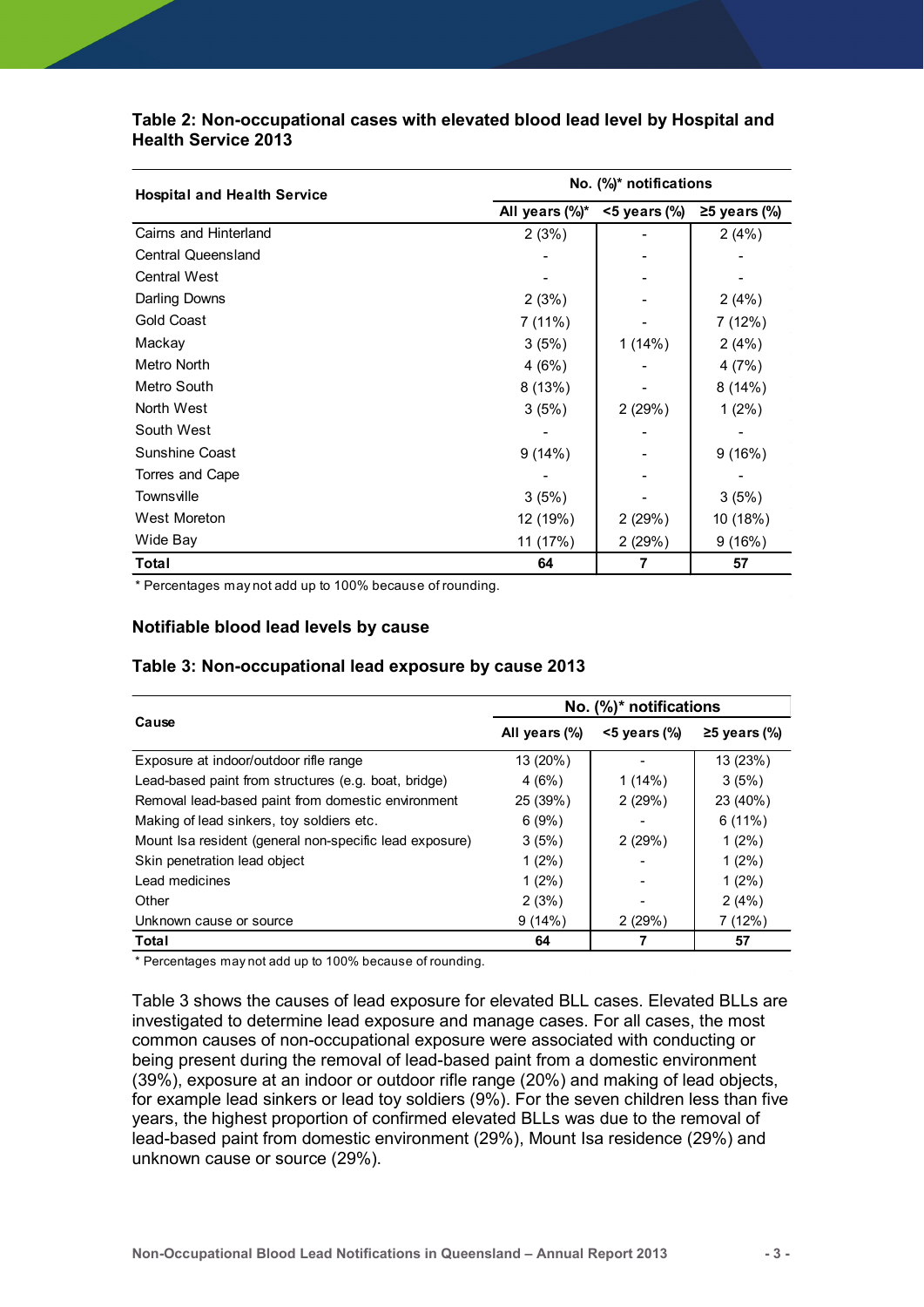### Trend analyses

There was a total of 570 cases notified associated with non-occupational lead exposure between 2000–2013. Data for years 2000–2012 are shown for comparison to the 2013 data. The number of non-occupational annual notifications varied over the time period (Figure 1). The highest number of notifications was reported in 2013 (64) and lowest in 2006 (13).

Several changes have occurred in lead surveillance which may affect trends. In 2009, the BLL notifiable level was reduced from 15 µg/dL (0.73 µmol/L) to 10 µg/dL (0.48 µmol/L). In 2006–2007 and 2010, Tropical Regional Services of Queensland Health undertook two blood lead surveys in Mount Isa of children aged one to four years; increased testing is likely to have an impact on notifications. Ongoing improvements in lead surveillance reporting and efforts to improve data quality have also occurred.



Figure 1: Number of non-occupational lead notifications by sex 2000–2013



Only slight variations are observed with the median elevated BLLs for all individuals and children aged less than 5 years were similar across the time period (Figure 2).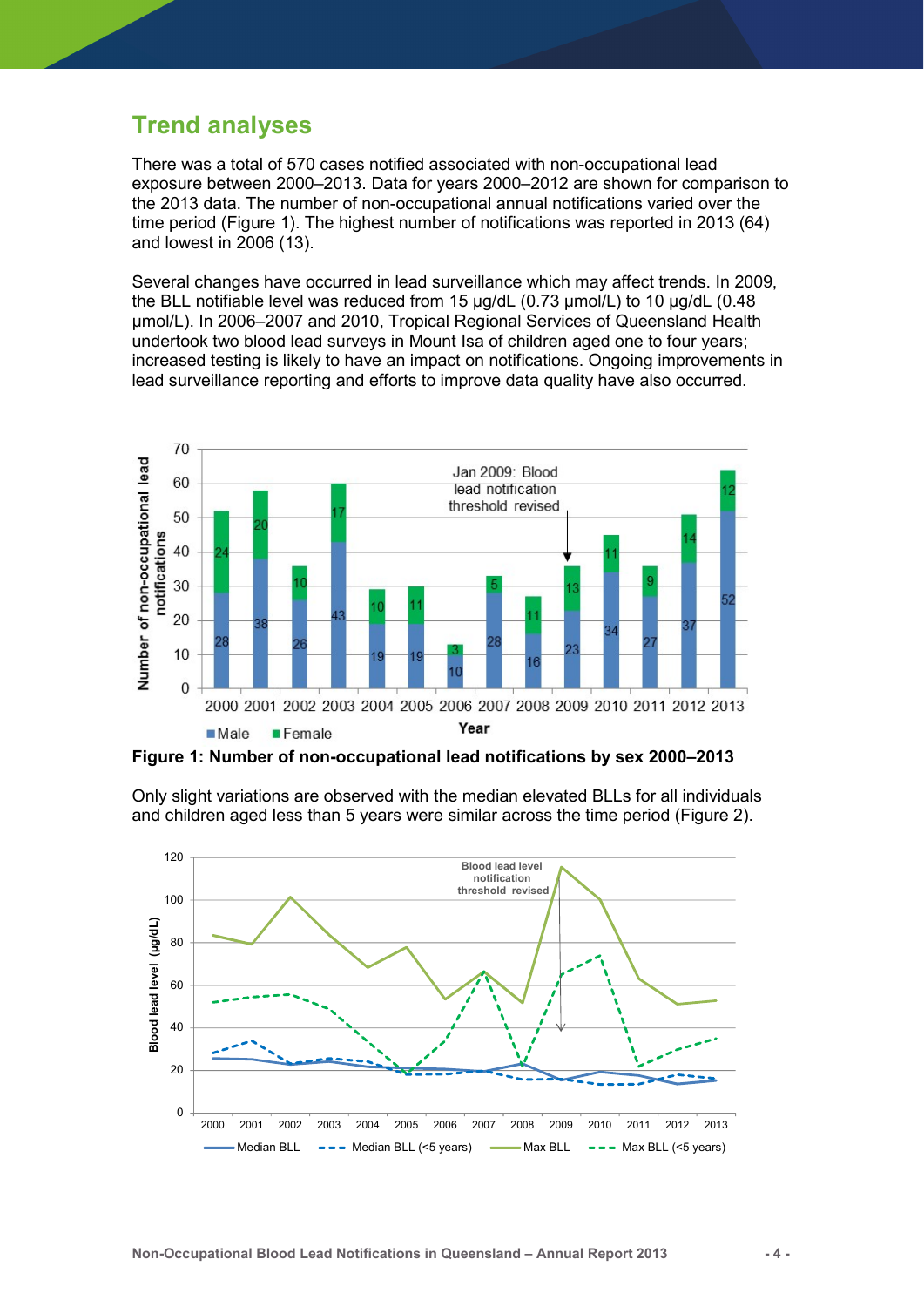#### Figure 2: Median and maximum non-occupational elevated blood lead results for 2000–2013

Exposure to lead paint was a significant single cause of non-occupational elevated BLLs. This includes exposure associated with lead paint removal in domestic environments and in structures such as boats and bridges. The proportion of cases associated with lead paint ranged between 22% and 75% over the reporting period (Figure 3).



#### Figure 3: Number of non-occupational elevated blood lead notifications by cause 2000–2013

| Number of<br>20<br>10<br>0<br>2000 2001 2002 2003 2004 2005 2006 2007 2008 2009 2010 2011 2012 2013<br>Lead paint exposure Other causes                                    |                |                         |                         |                |                         | Year                     |                |                |                         |                |                |                 |                 |                           |
|----------------------------------------------------------------------------------------------------------------------------------------------------------------------------|----------------|-------------------------|-------------------------|----------------|-------------------------|--------------------------|----------------|----------------|-------------------------|----------------|----------------|-----------------|-----------------|---------------------------|
| Figure 3: Number of non-occupational elevated blood lead notifications by cause                                                                                            |                |                         |                         |                |                         |                          |                |                |                         |                |                |                 |                 |                           |
| 2000-2013                                                                                                                                                                  |                |                         |                         |                |                         |                          |                |                |                         |                |                |                 |                 |                           |
| Figure 4 shows there is variation in the number of non-occupational notifications for<br>each HHS in Queensland since 2000. Lead exposure may have occurred in a different |                |                         |                         |                |                         |                          |                |                |                         |                |                |                 |                 |                           |
| location to where an individual resided at the time the elevated BLL was detected.                                                                                         |                |                         |                         |                |                         |                          |                |                |                         |                |                |                 |                 |                           |
| Table 4: Non-occupational cases with elevated blood lead levels by Hospital and<br>Health Service 2000-2013                                                                |                |                         |                         |                |                         |                          |                |                |                         |                |                |                 |                 |                           |
| <b>Hospital &amp; Health</b>                                                                                                                                               |                |                         |                         |                |                         |                          |                | Year           |                         |                |                |                 |                 |                           |
| <b>Service</b>                                                                                                                                                             |                | 2000 2001               | 2002                    |                | 2003 2004               |                          |                | 2005 2006 2007 | 2008                    | 2009           |                | 2010 2011       |                 | 2012 2013                 |
| Cairns and Hinterland                                                                                                                                                      | $\mathbf{1}$   | 6                       | $\blacksquare$          | 2              |                         | 3                        |                | 1              | 3                       | -1             | 3              | 1               | 2               | $\overline{2}$            |
| <b>Central Queensland</b>                                                                                                                                                  | 5              | 6                       | 6                       | 8              | 5                       | 6                        | $\mathbf{1}$   | 1              | $\overline{1}$          | 6              | 3              | $\overline{a}$  | $\overline{4}$  |                           |
| <b>Central West</b>                                                                                                                                                        |                | 1                       | $\blacksquare$          |                |                         |                          |                |                |                         |                |                | $\mathbf{1}$    |                 |                           |
| <b>Darling Downs</b>                                                                                                                                                       | 2              |                         | $\mathbf{1}$            | 3              | $\mathbf{1}$            | $\mathbf{1}$             |                | 8              |                         | 3              | 4              | 2               | 3               | 2                         |
| Gold Coast                                                                                                                                                                 | 3              | $\overline{\mathbf{c}}$ | $\boldsymbol{2}$        | $\blacksquare$ | $\overline{\mathbf{c}}$ | 3                        | $\overline{c}$ | 3              | 4                       | $\overline{7}$ | 5              | $\overline{a}$  | 5               | $\overline{7}$            |
| Mackay                                                                                                                                                                     |                | $\mathbf{1}$            | $\mathbf{1}$            | $\mathbf{1}$   | $\boldsymbol{2}$        | $\overline{c}$           | $\overline{a}$ |                |                         | $\mathbf{1}$   | $\overline{c}$ | $\overline{c}$  | 5               | 3                         |
| Metro North                                                                                                                                                                | 10             | 11                      | 10                      | 6              | $\boldsymbol{2}$        | $\overline{c}$           | $\overline{c}$ | $\overline{c}$ | 5                       | 3              | 3              | 8               | 5               | 4                         |
| Metro South                                                                                                                                                                | 12             | 10                      | $\overline{2}$          | 11             | 4                       | $\overline{c}$           | 4              | 3              | 3                       | $\overline{c}$ | $\overline{7}$ | 4               | 5               | 8                         |
| North West                                                                                                                                                                 |                |                         | $\sim$                  | $\mathbf{1}$   |                         | $\mathbf{1}$             | $\overline{c}$ | 8              | $\overline{\mathbf{A}}$ | $\overline{7}$ | 8              | 4               | $\overline{4}$  | 3                         |
| South West                                                                                                                                                                 | $\mathbf 1$    | 1                       | $\blacksquare$          | $\overline{a}$ | $\overline{c}$          | $\overline{\phantom{a}}$ |                |                |                         | $\overline{a}$ |                | $\overline{a}$  | $\overline{c}$  |                           |
| Sunshine Coast                                                                                                                                                             |                | 9                       | $\overline{c}$          | $\sqrt{3}$     |                         | 3                        | $\mathbf{1}$   | $\overline{1}$ | $\overline{1}$          | $\overline{2}$ | $\overline{c}$ | $\overline{2}$  | $\overline{c}$  | 9                         |
| Torres and Cape                                                                                                                                                            |                | 1                       | $\blacksquare$          | $\mathbf{1}$   | $\blacksquare$          |                          |                |                |                         |                |                | $\blacksquare$  | $\blacksquare$  |                           |
| Townsville                                                                                                                                                                 | 8              | 1                       | $\overline{\mathbf{4}}$ | $\,6$          | 3                       | 1                        |                |                | $\overline{c}$          | $\mathbf 1$    | 5              | $\overline{2}$  | 8               | $\ensuremath{\mathsf{3}}$ |
| West Moreton                                                                                                                                                               | $\overline{7}$ | 4                       | 4                       | 15             | 5                       | 4                        | $\sim$         | 3              | 3                       | $\overline{2}$ | $\mathbf{1}$   | $\overline{4}$  | 4               | 12                        |
|                                                                                                                                                                            | 3              | 5                       | 4                       | 3              | 3                       | 2                        | $\mathbf{1}$   | $\overline{c}$ | $\mathbf{1}$            | $\mathbf{1}$   | $\overline{c}$ | 6               | 2               | 11                        |
|                                                                                                                                                                            | 52             | 58                      | $\overline{36}$         | 60             | 29                      | 30                       | 13             | 33             | $\overline{27}$         | 36             | 45             | $\overline{36}$ | $\overline{51}$ | 64                        |
| Wide Bay<br>Total                                                                                                                                                          |                |                         |                         |                |                         |                          |                |                |                         |                |                |                 |                 |                           |

#### Table 4: Non-occupational cases with elevated blood lead levels by Hospital and Health Service 2000–2013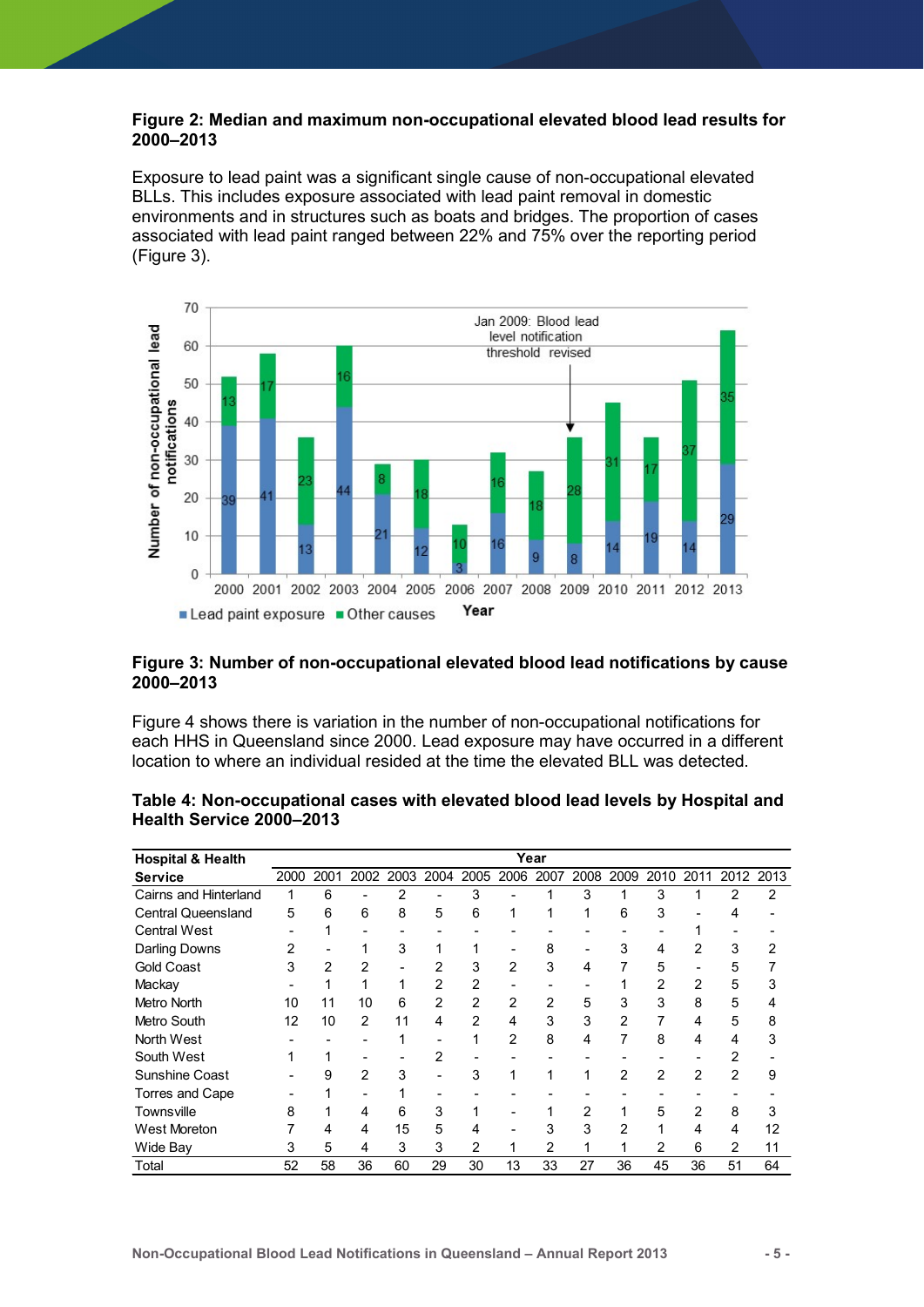### Summary

In 2013, there were 64 non-occupational cases of elevated BLLs notified to Queensland Health. For 2000–2013, the number of non-occupational elevated BLL notifications ranged from 13 to 64. There are many factors which may have impacted these figures. The number of notifications detected by the lead surveillance system may be influenced by the reduction to the blood lead notification level and increased awareness of the lead health risks leading to proactive BLL testing.

In 2013, the majority of non-occupational notifications were male (81%) which is consistent with trends between 2000–2012. The median age was 46 years (range 1–76 years). Seven children less than five years reported elevated BLLs. The median BLL was 15.3 µg/dL (0.74 µmol/L) and maximum 52.8 µg/dL (2.55 µmol/L).

The removal of lead-based paint from a domestic environment was the most frequent cause of non-occupational lead exposure in 2013, and ranged between 22% and 75% from 2000–2013. The Wide Bay HHS of reported the highest number of notifications in 2013 (17%).

This report presents data for 2013 and summary data for the period between 2000– 2013. The notifications reported to NOCS will be used to guide future research, health interventions and policy development aimed at addressing and controlling lead exposure in individuals and communities in Queensland.